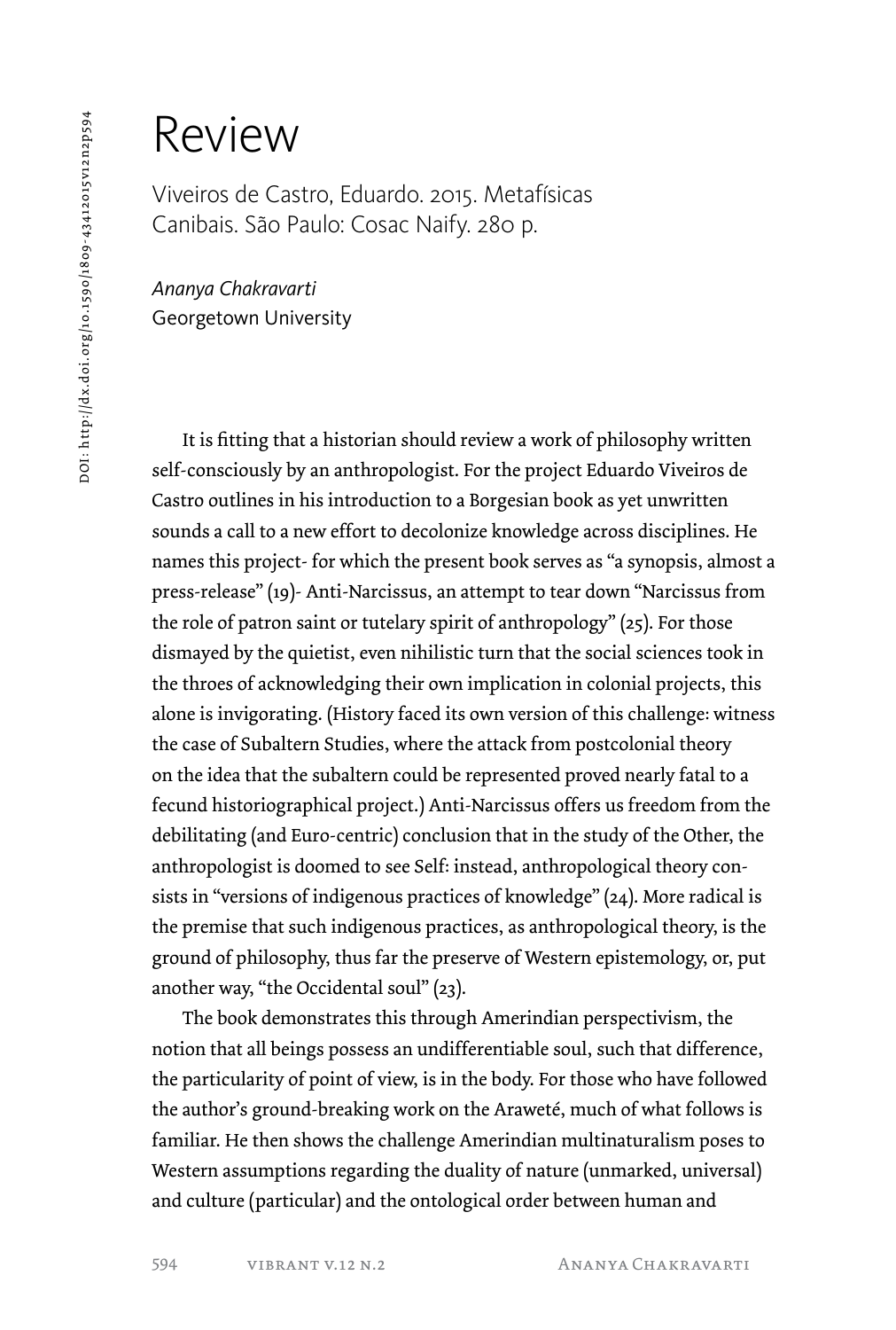non-human. Moreover, Amerindian notions of affinity as predation, most clearly expressed in the enemy-centric ritual of cannibalism, upends Western intuitions of the split between Self and Other.

If Anti-Narcissus recalls Deleuze and Guattari's landmark 1972 text, *Anti-Oedipus*, Viveiros de Castro unpacks the allusion explicitly in the following section. To the rhizomatic epistemologies through which Deleuze and Guattari sought to escape the oppressive binaries of Western thought, he counters the philosophical possibilities afforded by multinaturalism as "a new image of thought" (112). Here, his interest is not only in their philosophy of multiplicity, but in the role becoming plays in shifting the terms of filiation and alliance in *Capitalism and Schizophrenia*. If *Anti-Oedipus*  marked filiation as intensive and alliance as extensive, by the tenth plateau on Becoming-Animal, alliance is not social reproduction but transformation, perhaps best exemplified in the ways sorcery refuses the identification of man with nature but instead transforms both. Moreover, in the shift in emphasis from capitalism to the state in the work, the relative emphasis of filiation and alliance shifts too: "All filiation is imaginary, say the authors of *A Thousand Plateaus.* To which we may add: and all filiation projects a State, is a filiation of the State. Amazonian intensive alliance is an alliance against the State (...in homage to Pierre Clastres)" (206). What Amazonian thought reveals is a possibility that Deleuze and Guattari miss in their shift from filiation/production to alliance/becoming: the simultaneity of both intensive and extensive alliances and filiations. In his reading, Viveiros de Castro (re)turns in the last section to Claude Lévi-Strauss, noting that Deleuze and Guattari's notion of becoming exists between his "logics of serial-sacrifical and totemic-structural: the imaginary identification between human and animal, on the one hand, a symbolic correlation between social and natural differences on the other" (184). In doing so, he fulfills the promise of his introductory chapters of rescuing from his later works the post-structuralist gestures that would come to undo Lévi-Strauss own structuralist project.

Even this brief summary must suggest the richness and pleasures of Viveiros de Castro's engagement with Western theory. But herein lies the disquiet: a sense of the creeping capitulation, however unwilling, to Eurocentrism. It seems neither accidental nor incidental that the work was published in French first. The politics of knowledge of the publication and *consumption* of this book suggest the ways in which this remains a press-release,